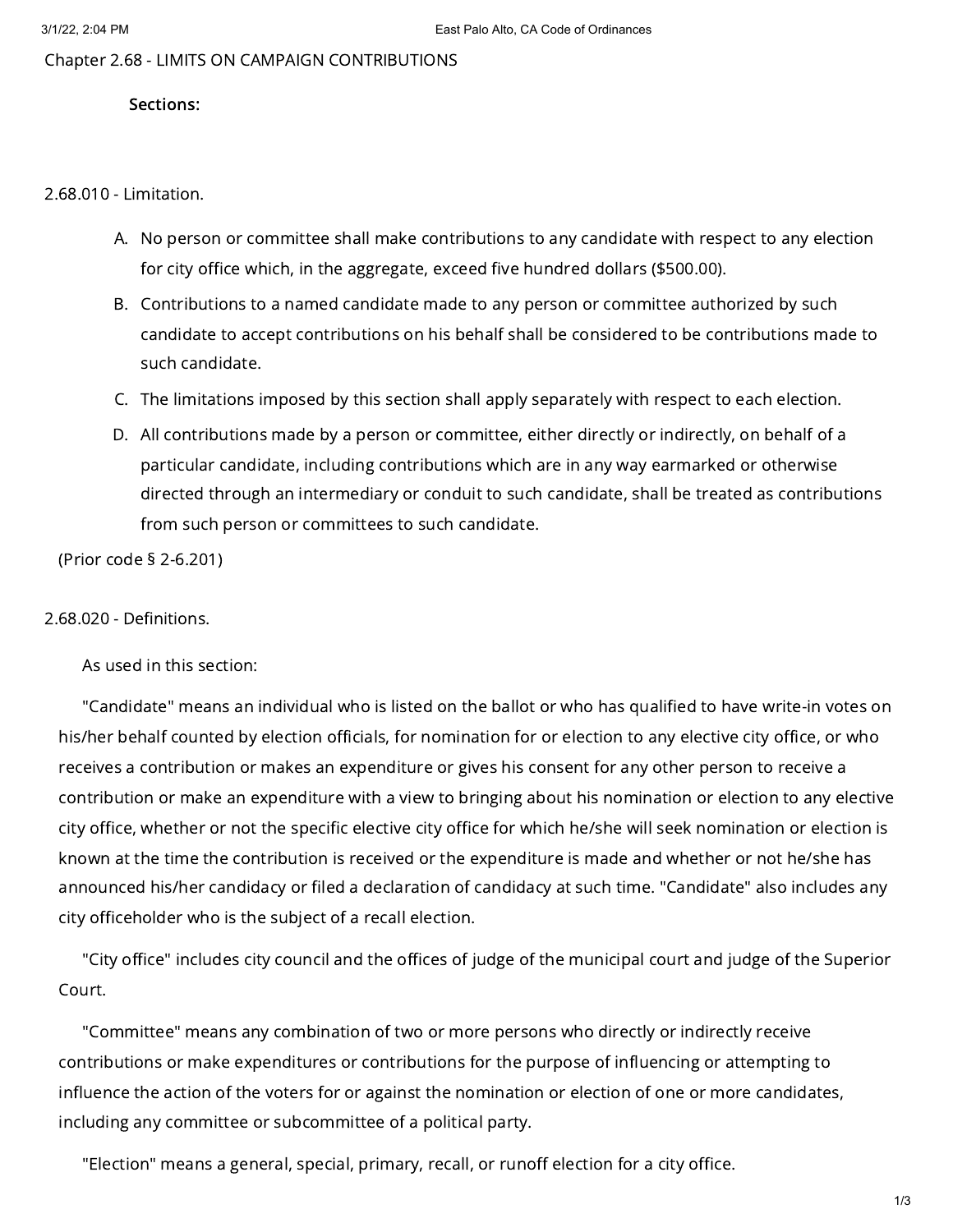"Person" means an individual, proprietorship, firm, partnership, joint venture, syndicate, business trust, club, company, corporation, association, committee, or any other organization or group of persons acting in concert.

(Prior code § 2-6.202)

## 2.68.030 - Definitions—Contribution.

"Contribution" means:

- A. A gift, subscription, loan, advance, payment or deposit of money or anything of value (except a loan of money by a national or state bank made in accordance with the applicable banking laws and regulations and in the ordinary course of business, which shall be considered a loan by each endorser or guarantor, in that proportion of the unpaid balance thereof that each endorser or guarantor bears to the total number of endorsers or guarantors), made for the purpose of influencing the nomination for election, or election, of any person to city office.
- B. A contract, promise or agreement, express or implied, whether or not legally enforceable, to make a contribution for such purposes;
- C. Funds received by a committee which are transferred to such committee from another committee or other source;
- D. The payment, by any person other than a candidate or a committee, of compensation for the personal services of another person which are rendered to such candidate or committee without charge for any such purpose.

(Prior code § 2-6.203)

2.68.040 - Definitions—Not a contribution.

"Contribution" does not include:

- A. The value of services provided without compensation by individuals who volunteer a portion or all of their time on behalf of a candidate or committee;
- B. The use of real or personal property and the cost of invitations, food and beverages, voluntarily provided by an individual to a candidate in rendering voluntary personal services on the individual's residential premises for candidate-related activities;
- C. The sale of any food or beverage by a vendor for use in a candidate's campaign at a charge less than the normal comparable charge, if such charge for use in a candidate's campaign is at least equal to the cost of such food or beverage to the vendor;
- D. Any reimbursed payment for travel expenses made by an individual who on his own behalf volunteers his personal services to a candidate to the extent that the cumulative value of